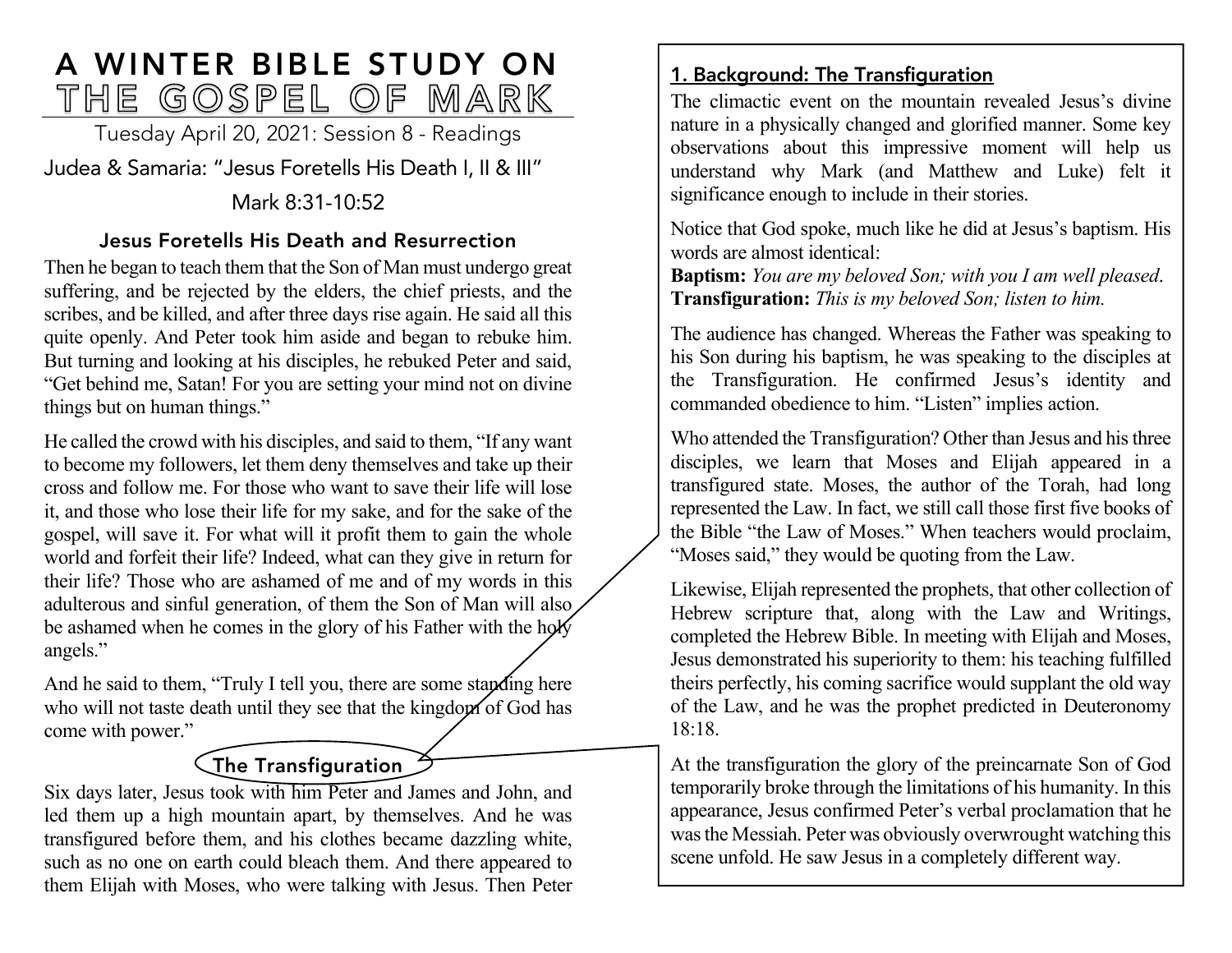said to Jesus, "Rabbi, it is good for us to be here; let us make three dwellings, one for you, one for Moses, and one for Elijah." He did not know what to say, for they were terrified. Then a cloud overshadowed them, and from the cloud there came a voice, "This is my Son, the Beloved; listen to him!" Suddenly when they looked around, they saw no one with them any more, but only Jesus.

#### The Coming of Elijah

As they were coming down the mountain, he ordered them to tell no one about what they had seen, until after the Son of Man had risen from the dead. So they kept the matter to themselves, questioning what this rising from the dead could mean. Then they asked him, "Why do the scribes say that Elijah must come first?" He said to them, "Elijah is indeed coming first to restore all things. How then is it written about the Son of Man, that he is to go through many sufferings and be treated with contempt? But I tell you that Elijah has come, and they did to him whatever they pleased, as it is written about him."

#### The Healing of a Boy with a Spirit

When they came to the disciples, they saw a great crowd around them, and some scribes arguing with them. When the whole crowd saw him, they were immediately overcome with awe, and they ran forward to greet him. He asked them, "What are you arguing about with them?" Someone from the crowd answered him, "Teacher, I brought you my son; he has a spirit that makes him unable to speak; and whenever it seizes him, it dashes him down; and he foams and grinds his teeth and becomes rigid; and I asked your disciples to cast it out, but they could not do so." He answered them, "You faithless generation, how much longer must I be among you? How much longer must I put up with you? Bring him to me." And they brought the boy to him. When the spirit saw him, immediately it convulsed the boy, and he fell on the ground and rolled about, foaming at the mouth. Jesus asked the father, "How long has this been happening to him?" And he said, "From childhood. It has often cast him into the fire and into the water, to destroy him; but if you are able to do anything, have pity on us and help us." Jesus said to him, "If you are

able!—All things can be done for the one who believes." Immediately the father of the child cried out, "I believe; help my unbelief!" When Jesus saw that a crowd came running together, he rebuked the unclean spirit, saying to it, "You spirit that keeps this boy from speaking and hearing, I command you, come out of him, and never enter him again!" After crying out and convulsing him terribly, it came out, and the boy was like a corpse, so that most of them said, "He is dead." But Jesus took him by the hand and lifted him up, and he was able to stand. When he had entered the house, his disciples asked him privately, "Why could we not cast it out?" He said to them, "This kind can come out only through prayer."

#### Jesus Again Foretells His Death and Resurrection

They went on from there and passed through Galilee. He did not want anyone to know it; for he was teaching his disciples, saying to them, "The Son of Man is to be betrayed into human hands, and they will kill him, and three days after being killed, he will rise again." But they did not understand what he was saying and were afraid to ask him.

#### Who Is the Greatest?

Then they came to Capernaum; and when he was in the house he asked them, "What were you arguing about on the way?" But they were silent, for on the way they had argued with one another who was the greatest. He sat down, called the twelve, and said to them, "Whoever wants to be first must be last of all and servant of all." Then he took a little child and put it among them; and taking it in his arms, he said to them, "Whoever welcomes one such child in my name welcomes me, and whoever welcomes me welcomes not me but the one who sent me."

#### Another Exorcist

John said to him, "Teacher, we saw someone casting out demons in your name, and we tried to stop him, because he was not following us." But Jesus said, "Do not stop him; for no one who does a deed of power in my name will be able soon afterward to speak evil of me. Whoever is not against us is for us. For truly I tell you, whoever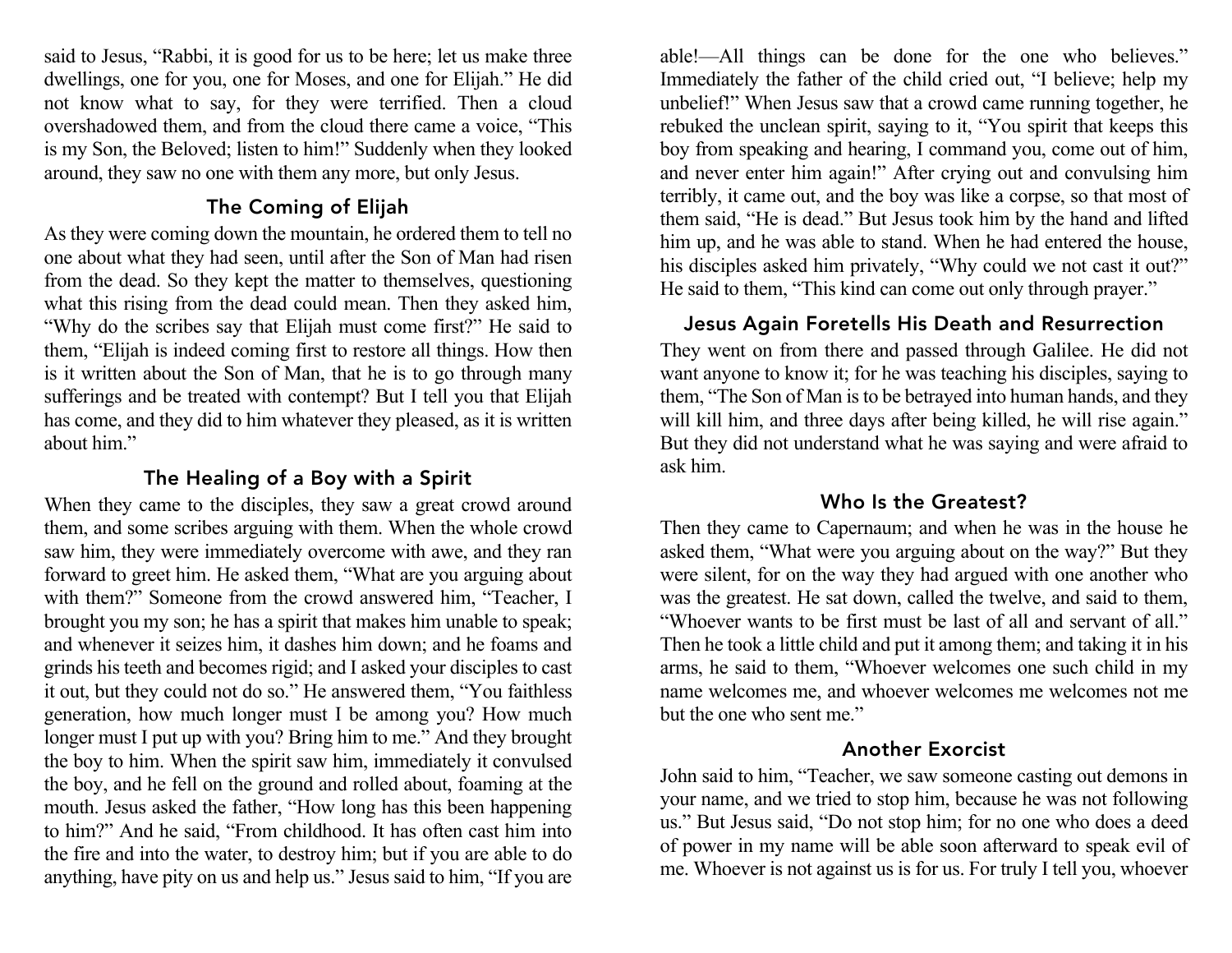gives you a cup of water to drink because you bear the name of Christ will by no means lose the reward.

#### Temptations to Sin

"If any of you put a stumbling block before one of these little ones who believe in me, it would be better for you if a great millstone were hung around your neck and you were thrown into the sea. If your hand causes you to stumble, cut it off; it is better for you to enter life maimed than to have two hands and to go to hell, to the unquenchable fire. And if your foot causes you to stumble, cut it off; it is better for you to enter life lame than to have two feet and to be thrown into hell., And if your eye causes you to stumble, tear it out; it is better for you to enter the kingdom of God with one eye than to have two eyes and to be thrown into hell, where their worm never dies, and the fire is never quenched.

"For everyone will be salted with fire. Salt is good; but if salt has lost its saltiness, how can you season it? Have salt in yourselves, and be at peace with one another."

#### Teaching about Divorce

He left that place and went to the region of Judea and beyond the Jordan. And crowds again gathered around him; and, as was his custom, he again taught them.

Some Pharisees came, and to test him they asked, "Is it lawful for a man to divorce his wife?" He answered them, "What did Moses command you?" They said, "Moses allowed a man to write a certificate of dismissal and to divorce her." But Jesus said to them, "Because of your hardness of heart he wrote this commandment for you. But from the beginning of creation, 'God made them male and female.' 'For this reason a man shall leave his father and mother and be joined to his wife, and the two shall become one flesh.' So they are no longer two, but one flesh. Therefore what God has joined together, let no one separate."

Then in the house the disciples asked him again about this matter. He said to them, "Whoever divorces his wife and marries another commits adultery against her; and if she divorces her husband and marries another, she commits adultery."

# Jesus Blesses Little Children

People were bringing little children to him in order that he might touch them; and the disciples spoke sternly to them. But when Jesus saw this, he was indignant and said to them, "Let the little children come to me; do not stop them; for it is to such as these that the kingdom of God belongs. Truly I tell you, whoever does not receive the kingdom of God as a little child will never enter it." And he took them up in his arms, laid his hands on them, and blessed them.

# The Rich Man

As he was setting out on a journey, a man ran up and knelt before him, and asked him, "Good Teacher, what must I do to inherit eternal life?" Jesus said to him, "Why do you call me good? No one is good but God alone. You know the commandments: 'You shall not murder; You shall not commit adultery; You shall not steal; You shall not bear false witness; You shall not defraud; Honor your father and mother.' " He said to him, "Teacher, I have kept all these since my youth." Jesus, looking at him, loved him and said, "You lack one thing; go, sell what you own, and give the money to the poor, and you will have treasure in heaven; then come, follow me." When he heard this, he was shocked and went away grieving, for he had many possessions.

Then Jesus looked around and said to his disciples, "How hard it will be for those who have wealth to enter the kingdom of God!" And the disciples were perplexed at these words. But Jesus said to them again, "Children, how hard it is to enter the kingdom of God! It is easier for a camel to go through the eye of a needle than for someone who is rich to enter the kingdom of God." They were greatly astounded and said to one another, "Then who can be saved?" Jesus looked at them and said, "For mortals it is impossible, but not for God; for God all things are possible."

Peter began to say to him, "Look, we have left everything and followed you." Jesus said, "Truly I tell you, there is no one who has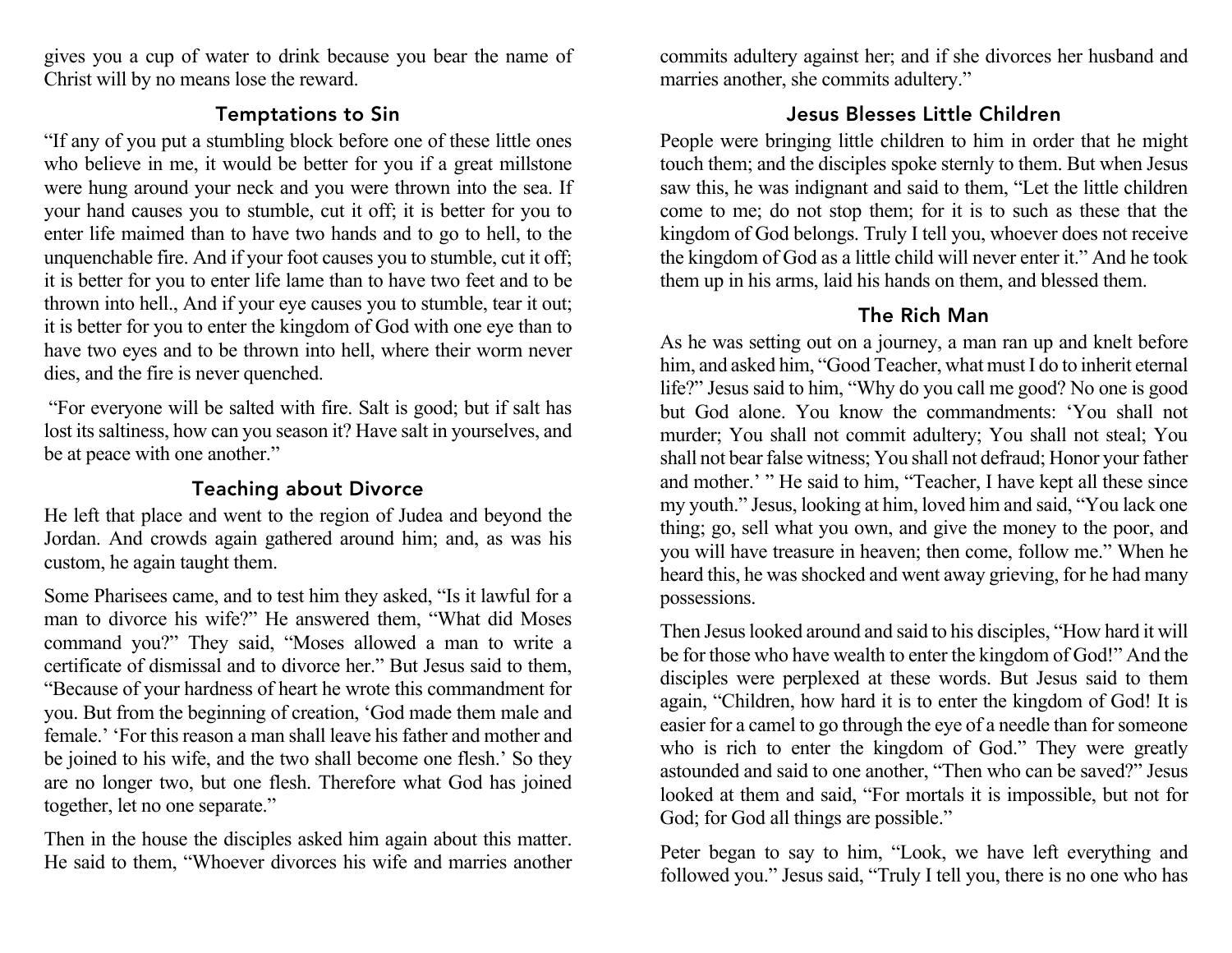left house or brothers or sisters or mother or father or children or fields, for my sake and for the sake of the good news, who will not receive a hundredfold now in this age—houses, brothers and sisters, mothers and children, and fields, with persecutions—and in the age to come eternal life. But many who are first will be last, and the last will be first."

#### A Third Time Jesus Foretells His Death & Resurrection

They were on the road, going up to Jerusalem, and Jesus was walking ahead of them; they were amazed, and those who followed were afraid. He took the twelve aside again and began to tell them what was to happen to him, saying, "See, we are going up to Jerusalem, and the Son of Man will be handed over to the chief priests and the scribes, and they will condemn him to death; then they will hand him over to the Gentiles; they will mock him, and spit upon him, and flog him, and kill him; and after three days he will rise again."

#### The Request of James and John

James and John, the sons of Zebedee, came forward to him and said to him, "Teacher, we want you to do for us whatever we ask of you." And he said to them, "What is it you want me to do for you?" And they said to him, "Grant us to sit, one at your right hand and one at your left, in your glory." But Jesus said to them, "You do not know what you are asking. Are you able to drink the cup that I drink, or be baptized with the baptism that I am baptized with?" They replied, "We are able." Then Jesus said to them, "The cup that I drink you will drink; and with the baptism with which I am baptized, you will be baptized; but to sit at my right hand or at my left is not mine to grant, but it is for those for whom it has been prepared."

When the ten heard this, they began to be angry with *Lames* and John. So Jesus called them and said to them, "You know that among the Gentiles those whom they recognize as their rulers lord it over them, and their great ones are tyrants over them. But it is not so among you; but whoever wishes to become great among you must be your servant, and whoever wishes to be first among you must be slave of all. For the Son of Man came not to be served but to serve,

and to give his life a ransom for many."

#### The Healing of Blind Bartimaeus

They came to Jericho. As he and his disciples and a large crowd were leaving Jericho, Bartimaeus son of Timaeus, a blind beggar, was sitting by the roadside. When he heard that it was Jesus of Nazareth, he began to shout out and say, "Jesus, Son of David, have mercy on me!" Many sternly ordered him to be quiet, but he cried out even more loudly, "Son of David, have mercy on me!" Jesus stood still and said, "Call him here." And they called the blind man, saying to him, "Take heart; get up, he is calling you." So throwing off his cloak, he sprang up and came to Jesus. Then Jesus said to him, "What do you want me to do for you?" The blind man said to him, "My teacher, let me see again." Jesus said to him, "Go; your faith has made you well." Immediately he regained his sight and followed him on the way.

## 1. Peek at the Greek: diakonos (διάκονος)

While describing his expectations for great disciples, Jesus uses two words in Mark 10:43–44. The first appears in verse 43 and is translated *"servant."* It's the Greek word *diakonos*, where we get our English "deacon" from. If the disciples want to be great, they must be a servant. The word implies the idea of a higher-powered servant in a household—one who might even be an administrator. It may not be the lordly position the disciples were after, but it's not a terrible substitute. But then Jesus chooses a different word to drive his point home in verse 44. There, he says the first in the kingdom must be the *doulos*, or *"slave,"* of all. Unlike a servant, a slave in those days had no standing and no rights. He or she was subject entirely to the whims of his or her master. If the disciples wanted to be first, they would have to submit not just to Jesus but to each other.

A favorite term in modern Christian writing is servant leader. It's a popular way of describing how one should lead—with the manner of a servant. But what if we focused on the servant part alone, without the leadership aspect? How would that change your attitude toward following Christ?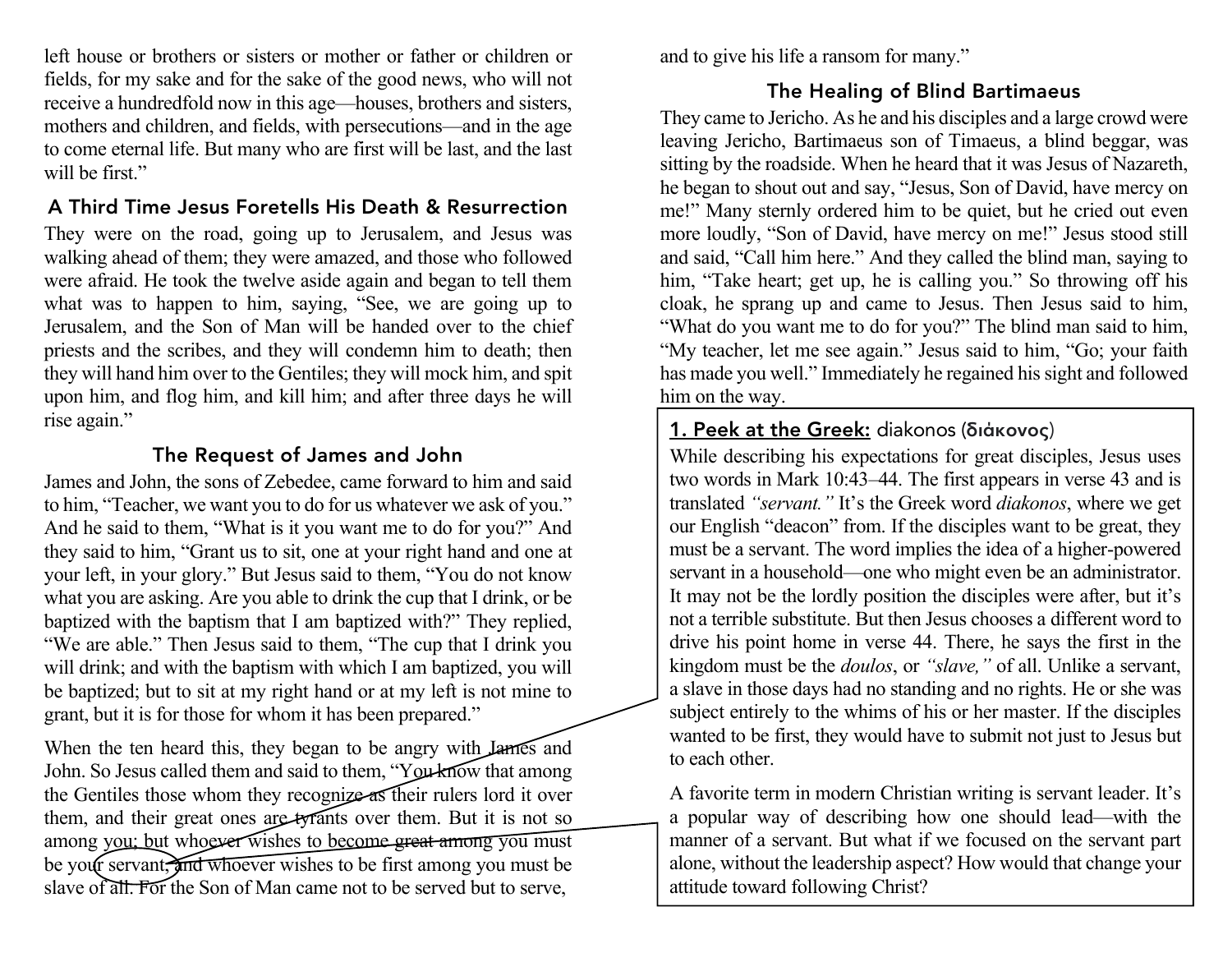# BACKGROUND ON THE GOSPEL OF MARK

# The Heart of the Matter – Being a Christian: 8:34-9:1

#### By: Richard I. Deibert; Interpretation Bible Studies: Mark

As Jesus rebukes the disciples, He turns to include the crowd in His Revelation about being the Christian. We have already noted the irony of this – for the Christians, Jesus clarifies the Christ; but for the non-Christians, Jesus clarifies the Christian – and have suggested that Jesus' agenda collapses with the disciples' impenetrableness. In frustration, Jesus openly shares the conversation with everyone, hoping that some will have eyes to see and ears to hear (Mark 8:14-21); "If anyone wills to follow after me…." (Mark 8:34)

These words of Jesus are often quoted. Perhaps no teaching of His is as sheared into pieces as this one. But we must hold it together. Having just defined the 'Christ', Jesus now defines the 'Christian'. "A disciples," says Jesus, "is one who denies, takes up, and follows." (Others) caution against viewing this singular, threefold definition as three distinct definitions, "the threefold condition of discipleship… is a single condition, for the first two terms define and specify the third." Self-denial and Cross-bearing together constitute obedient discipleship.

Turning to the one congregation of crowd and disciples, Jesus clarifies that a Christian is one who *wills* to be a Christian. Recall the example of the blind man from Bethsaida – a seeing person is one who *wills* to use the gift of sight to see. In other words, being a Christian involves willful activity; it is not a status magically conferred by parents or even baptism. This is why the concept 'Christian' throughout the New Testament is almost exclusively verbal. The noun "Christian" occurs only three times in the New Testament (Acts 11:26; 26:28; and 1 Peter 4:16). Usually the New Testament references the followers of Christ by a description of their active faithfulness.

Jesus then issues three successive commands, which together make up the most concise definition of being 'Christian' in the entire New Testament: deny yourself, take up your Cross, and start walking. Let us examine Jesus' personal understanding of discipleship. We shall focus on what Williamson calls the two terms of discipleship, self-denial and Cross-bearing.

What does Jesus mean when He commands all would-be followers, "Deny yourself"? The word behind "deny" is a Greek word that Mark uses only here and in 14:30 to describe Peter's crushing denial of Jesus Christ ("I truly tell you, this day; this very night, before the cock crows twice, you will *deny* me three times"; Mark 14:30). The Greek word for 'deny' can be translated as "disown" or "renounce claim to", connoting an intentional act of disassociation from a particular relationship: "have nothing more to do with." Mark's reserved use of this word is provocative. Could he be suggesting that being a Christian involves denying self, yet even the most forthright of Christians (Peter) could still deny Jesus Christ? Could Mark be suggesting that Christian willfulness remain humble, aware that even the most intimately related and right confessing Christian is subject to betrayal?

As we struggle with the notion of self-denial, we must confess that this imperative has been mishandled in three disastrous ways. First, some have used Jesus' definition of 'Christian' for a sociological purpose, to keep folk in their place. For example, Christian slaves, battered housewives, and persons battling depression have, at times, been exhorted to accept their reality, to deny themselves, and to remain as they are. Second, some have used Jesus' definition of 'Christian' for a materialistic purpose; to get folk to share their stuff. For example, preachers have found self-denial especially convenient during the annual stewardship campaign. Third, some have used Jesus' definition of 'Christian' for a psychological purpose; to coax folk to disown themselves. For example, a pastoral counselor who is personally opposed to women in ministry might counsel a woman to deny herself and her sense of God's call to ordained ministry.

All of these interpretations of self-denial misconstrue the Christian faith! The whole purpose of Jesus Christ is to redeem and to fulfill our humanity. Whatever Jesus means by denying self should not be construed to denying humanity: Quite the contrary; Jesus' command to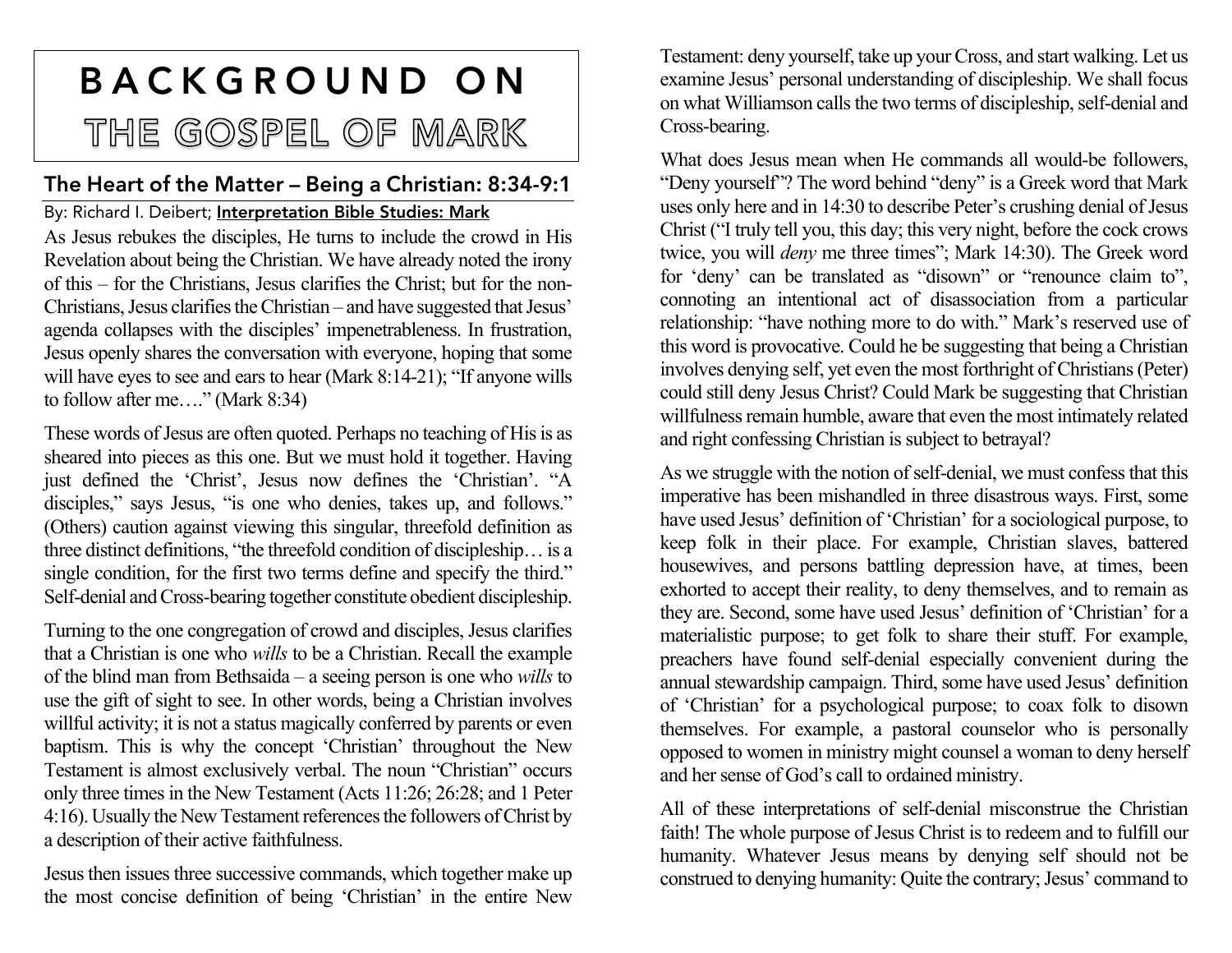deny self is Jesus' prescription for *fulfilling* humanity. Furthermore, while Jesus' command to deny self indeed has a severe bearing on our materialism (which degrades humanity), we must not reduce selfdenial to an imperative against possessing some thing.

Jesus does not command us to distance ourselves from a relationship with something or someone else, but instead to disassociate ourselves from a *particular relationship we have with ourselves.*Jesus knows that if a disciple wants to be the line-leader the line will never get to Jerusalem. So He states the Christian faith conditionally: "If anyone wills to follow behind me; he or she must remain behind me!" Williamson agrees: "The way of Jesus... [is] a denial of the grasping self to liberate the greater one." Said another way, "You must rearrange your relationship with your self so that you self does not Lord you, but allows me (Christ) to be your Lord."

The second term of discipleship is Cross-bearing. What does Jesus mean when He commands all of us would-be Christians, "Pick up your Cross"? Once again, the Church has at times fallen prey to temptation and used Jesus' crisp definition to convince us that our Cross is whatever ill-fated circumstance or affliction we find ourselves in at the moment. For some; carrying our Cross has been equated with bearing a cancer diagnosis bravely or keeping the attitudinal chin up in the face of racism.

As painful as those circumstances are, they miss the impact of the phrase. This is not what the Cross meant in the ancient world. and this cannot be what Jesus defines as the core of Christian discipleship. The Cross was a particularly ghoulish form of capital punishment reserved for persons who committee a crime against the Roman state. When Jesus defines the Christian disciple as one who picks up his or her Cross, He is saying that the disciples must fully bear the cost of doing God's will. The Cross for the disciple is identical to the Cross for Jesus in that it is the *consequence* (not the condition) of righteousness. The Cross is what Jesus Christ was forced to bear for doing God's will.

The rightness or wrongness of the Cross, as we are nailed to it, is not the issue. Is it not remarkable that Jesus refuses to quarrel with His prosecutors, despite their glaring injustice? He just quietly takes up the horridly unjust Cross that is laid upon Him by the Roman-Jewish conspiracy. And He makes it clear that a disciple will do likewise. A disciple will do the will of God at all costs and will accept (pick up) the consequences (Cross) that result from his or her right behaviour. Jesus is waning the Church that doing God's will sometime has capital consequences, but that disciples will not permit consequences to divert them from the mission of righteousness.

Jesus knows the fearsome force of His teaching about discipleship, and so closes the conversation with a word of encouragement. He declares that discipleship is worth the cost because you will discover life that is more valuable than the cost. In effect, Jesus exhorts the Church, "You need not be afraid or ashamed of being my disciple! You need not be afraid or ashamed of being emphatic about the will of God! you need not be afraid or ashamed of being capitally punished for doing what is right or good or true. In this you will discover your true humanity. In losing you life, you will gain life that is priceless and permanent. Be not afraid. Get behind me, and follow."

# Puzzling Points:

(M. A. P. Making the Bible Meaningful, Accessible, Practical; by Nick Page)

# Some people will die….

In Mark 9:1, Jesus states that some people will not die before they see the kingdom of God come in power. Various interpretations have been put forward for what Jesus means. Some argue that it means His transfiguration, or that it refers to His resurrection, or even the descent of the Holy Spirit as depicted in Acts. However, the fact that Jesus implies that some people will be dead when it comes may point to an event further in the future – perhaps the spread and effectiveness of the early Church.

# Who is the greatest? (Mark 9:33-37)

People's inability to escape from the standard view of the Messiah is shown in the next episode, where the disciple argue about which of them is the greatest. Jesus overturns their idea of greatness – just as His 'Messiah' was the exact opposite of the one they imagined. In His kingdom, it is those who serve who have true greatness – an